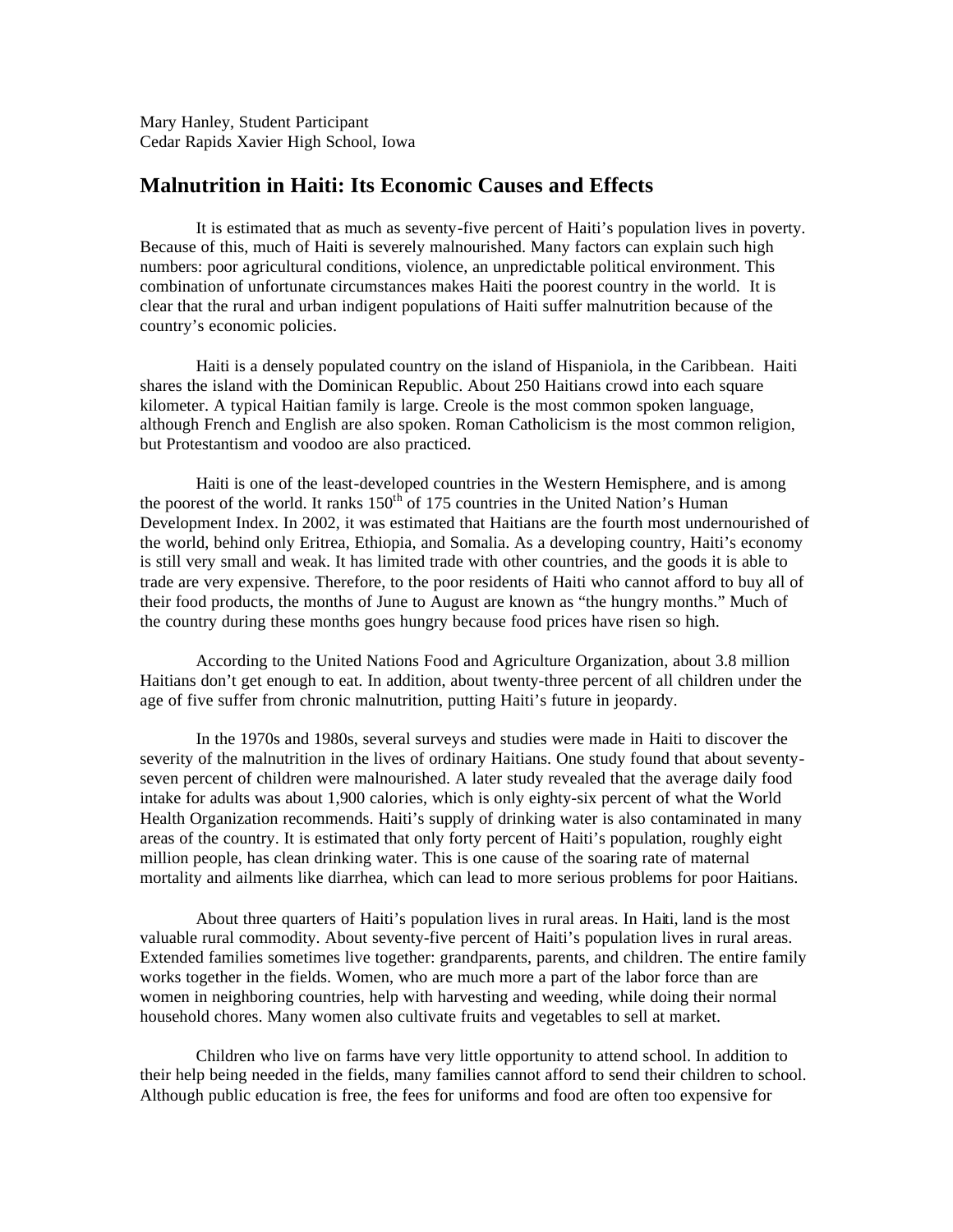families to pay. As a result, less than sixty-five percent of children eligible for primary school are enrolled, and about sixty-three percent of those who are enrolled will complete their primary education.

Rural living has many problems. Equal division of land among heirs has resulted in increasingly smaller plots of land. The majority of this land must be dedicated to cash crops, which leaves even less land for the production of domestic staples. Much of this soil is poor, as only about twenty percent of Haiti's land is arable, and farmers cannot grow enough to feed their families, let alone sell produce for a profit. Many food products, including imported grain and meat are too expensive for the typical rural family.

In addition, the Haitian government eliminated subsidies for fertilizers, as well as removed protective tariffs on farmers' grains. In recent years, Haiti has cut tariffs on U.S.-grown rice by twenty-seven percent, bankrupting many farmers. Although some programs are currently in place to help farmers survive in the short run, no answer has yet been found to cure Haiti's rural problems.

Haiti's urban areas are equally troubled. The population of Haiti's urban areas is concentrated in the capital, Port-au-Prince, and in five or six other large cities. Although nuclear families usually live together, living conditions are very cramped. The population in large cities has been growing for many years. Workers come to the city in search of jobs which are lowpaying and difficult to find. Only about half of Haitian adults have paying jobs. Much of the money earned by urban workers is sent back to family in rural areas. Unskilled workers often have foreign manufacturing jobs, where pay is very low. The government is under pressure to keep costs down, and workers' rights are secondary to foreign investors' profits.

Urban population has grown not only because of migration from rural areas but also because the birth rate is rapidly increasing. On average, there are about thirty-four births per one thousand people. For this same number of people, there are only about thirteen deaths. The Haitian government has begun to implement family planning methods, especially in cities, but the population growth continues to rise.

Little headway has been made in rectifying Haiti's social ills because of its long history of political unrest. In the last century alone, Haiti's government has evolved numerous times. Since 1915, Haiti has been governed by U.S. occupying forces; the Duvalier family dictatorship; the democratically elected Jean Bertrand Aristide; a military regime which seized control in a violent coup; and a second democratically elected president, Rene Preval. In 1991, a military coup ousted Aristide, killing thousands of Haitians. Until Aristide was restored to power in 1994 by U.N. forces, political upheaval caused the collapse of public services, relentless violence, and economic mismanagement. Currently, Haiti is served by an interim prime minister, Gerald LaTortue.

In an effort to end the violence during the time of the coup, the United Nations imposed an embargo on all goods, except humanitarian supplies, entering Haiti. The main forbidden products were oil and firearms. The United Nations took this step to encourage the Haitian government to solve their differences without violence or harm to the general populace.

To spur economic recovery in Haiti, several foreign governments, including the United States, have stepped in. Other international donors include Canada, the European Union, France, Germany, Taiwan, and Japan. Most foreign aid is directed through nongovernmental agencies. Millions of dollars are budgeted each year for job creation, health, education, security, and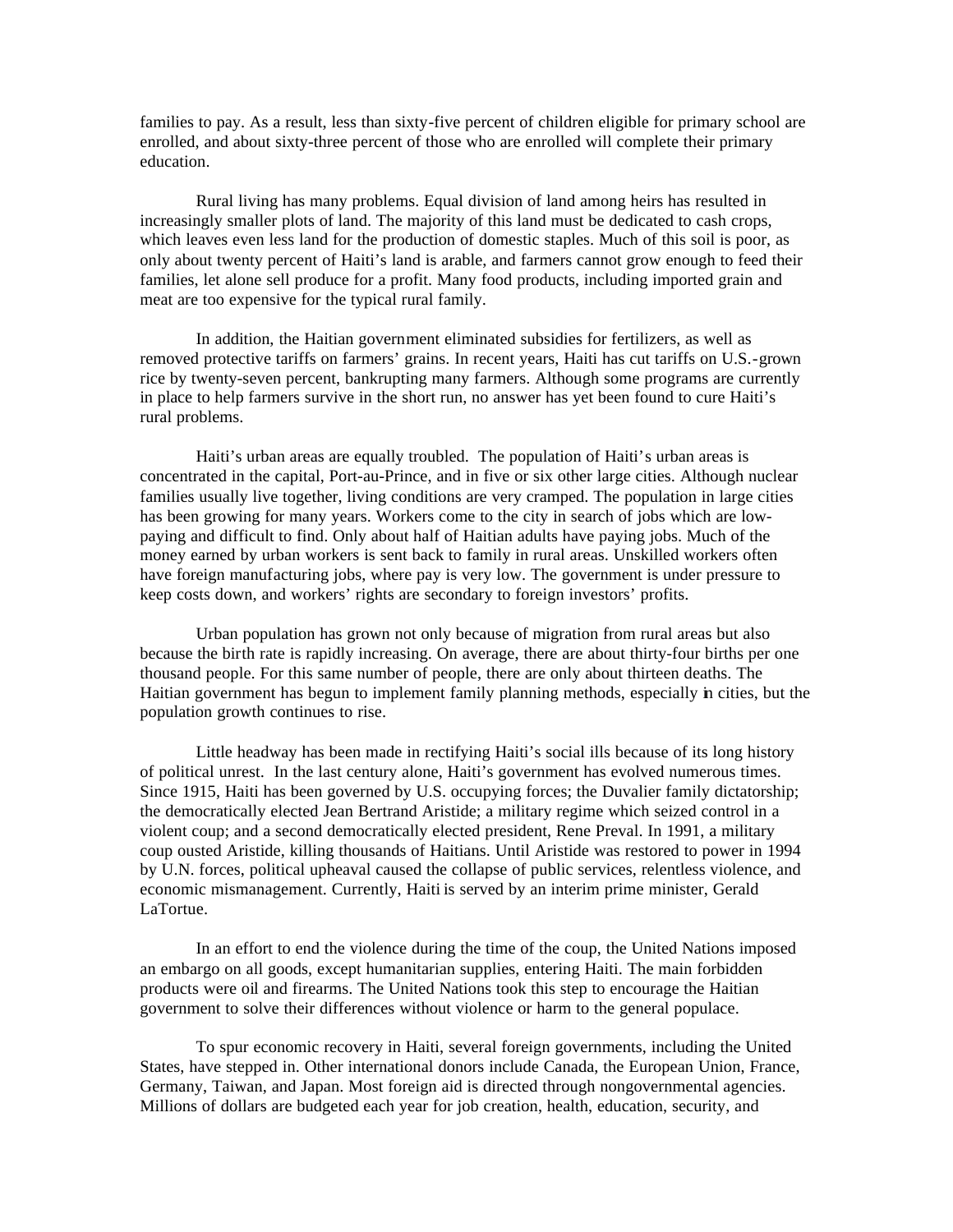government improvement. In the past, however, much of this aid has been withheld because the Haitian government has defaulted on repayment. Banks, among them the World Bank, Inter-American Development Bank, and the International Monetary Fund, and foreign governments now require Haiti's government to pay back past loans before lending to it again. Some foreign governments, including the United States, block funds on the grounds that Haiti's government hasn't been sufficiently dedicated to democracy. Although Haiti's government has paid back upwards of \$30 million in arrears to World Bank, it nearly bankrupted itself in the process. Foreign investors have begun returning to do trade in Haiti; however, they are cautious about how much money they devote to such a weak economy.

The United States has been one of the leading providers of foreign aid to Haiti since 1973. Between 1995 and 2003, the United States government sent more than \$850 million of humanitarian assistance to Haiti. This aid has been spent on food assistance for children and pregnant and nursing mothers; health, which includes components of AIDS prevention, child immunization, and prenatal consultation; democracy, which develops media and promote judicial reform and human rights; education, with money for teacher training and curriculum improvement. Finally, much of the aid given by the United States has been devoted specifically to helping the economy in Haiti grow: assistance to small farmers in marketing cash crops like coffee and cacao; giving small business loans to entrepreneurs; and creating space in world markets for Haitian artisans.

Many changes are needed in Haiti's economy and government to bring about effective improvements in the fight against hunger. First, thousands of jobs are desperately needed throughout the entire country. Huge numbers of Haitians flock to cities in search of jobs which either pay too little to sustain a family or are simply nonexistent.

Often Haitians find jobs with foreign corporations. Although it is important to create these jobs through foreign outsourcing, workers' rights must also be taken into account when deciding where to bolster profits on the part of the corporation. Workers must be paid a fair living wage and must have a safe environment in which to work. Although Haiti's government is constantly faced with problems about autonomy, it is vital that new legislation be passed to protect workers' rights when dealing with large foreign corporations.

Secondly, there is a significant deficit in the number of skilled workers in Haiti's industry sector. This is because the education system in Haiti cannot be utilized by all families, especially families in rural areas. Children are needed to help work in the fields, and many families cannot afford the uniforms and other fees which accompany the free public education. Not only are improvements needed in teacher training and curriculum improvement, but these extra fees must be cut drastically for the families, and paid for by governmental or humanitarian aid. Money must also be set aside for a national lunch program, with free or reduced lunch available, especially when lunch at school is possibly the only meal students receive all day. Children cannot be expected to learn when they are distracted by an empty stomach. Without the necessary educational reform, the cycle of poverty in Haiti will never be broken.

One reason why many children cannot attend school is because they are needed to help their parents work in the fields, so that the farm can produce the maximum amount of crops. Little more than twenty percent of Haiti's land is arable, which makes it difficult for many farmers to earn any significant income from their small farm plots. There are many forms of genetic engineering of crops that can aid farmers in getting the maximum yield from their fields. Although this technology is expensive, it was created to help the hungry of the world produce more grain and income to benefit their communities and improve their own lives. Countries with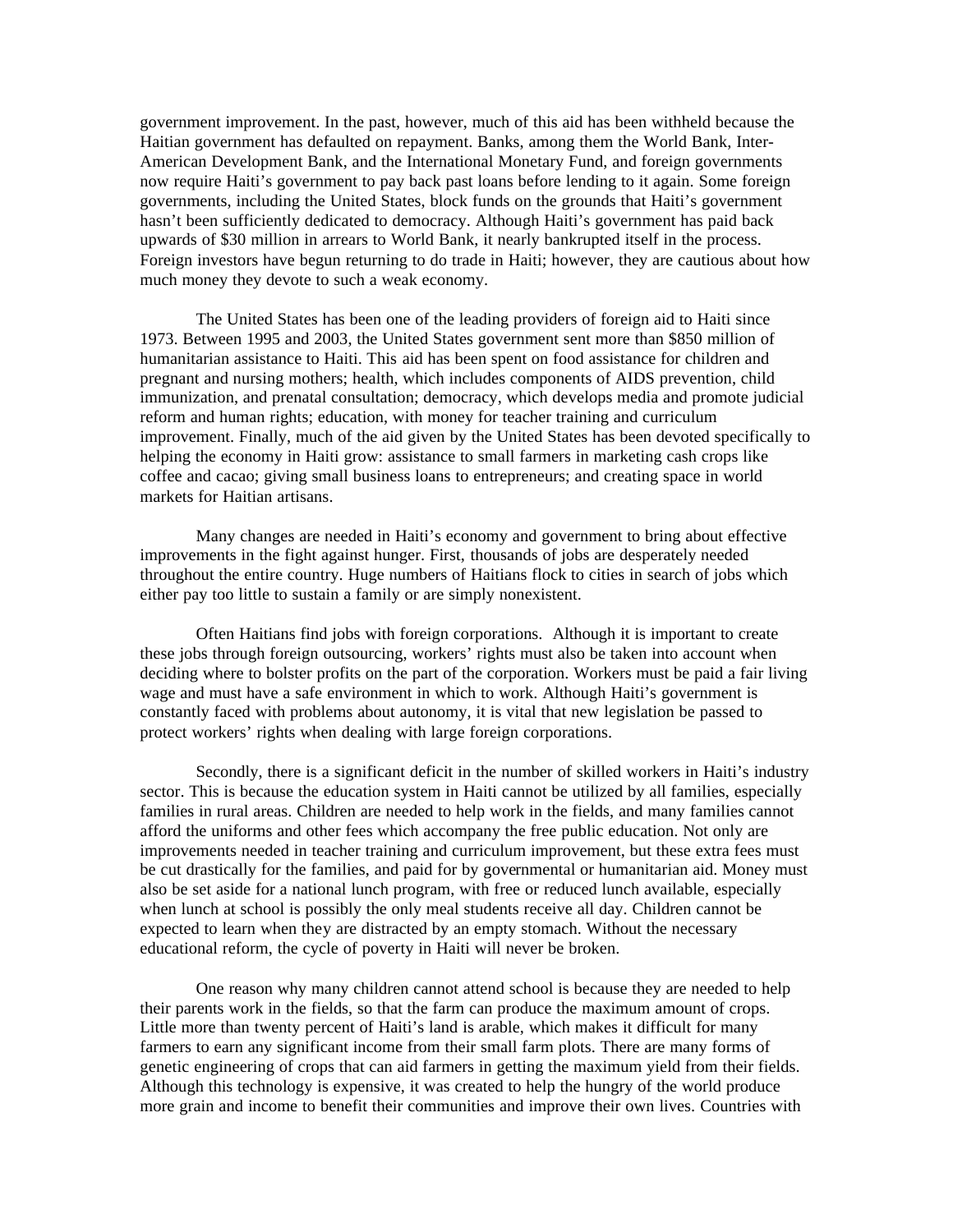the resources and technology would be making the smart choice in the long run by providing Haiti with the needed equipment and knowledge, as it will mean that Haiti will need less humanitarian aid in the future.

A major reason that it is so difficult for so many people to live and earn an income that will provide for themselves and their families is political instability. With each transition in government has come a significant amount of violence. Without a stable government to set legislation and keep order in the country, the economy can fall apart very quickly. United Nations and United States forces have both stepped in to control the political situation in the past. It is necessary to reduce corruption among governmental and military officials by creating fair elections and a system of checks and balances for the various branches of government. This allows for development of legislation that will protect the government and the ordinary citizens who are affected by the laws.

These changes would have drastic effects on economy and trade in Haiti, many of them positive. They all, however, require large amounts of money and resources. Once Haiti is able to make money and pay back its many debts, it will begin to build its economy through trade with other countries and will eventually be able to stabilize itself naturally. When Haiti is able to help itself, other countries will be more willing to invest in its economy. This cycle will continually strengthen itself.

The economic policies of Haiti's government often make it very difficult for families to afford proper nourishment. Although Haiti is trying to break into the world market, it is often going about it in the wrong way. By allowing large foreign corporations take advantage of its workers by paying them inadequate wages for working in poor conditions, Haiti's government is doing its citizens no favors. Further efforts must be made to change economic policy so that it doesn't hurt the very people it's trying to protect.

For example, the Haitian government lowered tariffs on imported United States rice. Because of this, the market in Haiti is flooded with foreign rice which is very cheap, and Haitian farmers can't sell any of their own rice. This bankrupts thousands of farmers, leaving them with no money to feed their families. Although bringing foreign trade into Haiti's market is good for the economy, the government also has to think about what effects economic legislation will have on poor families.

On the other hand, Haiti cannot solve the problem of making imperfect legislation by making no legislation at all. The malnourished families of Haiti need the government to increase Haiti's wealth by encouraging foreign investors to trade in its market and using humanitarian aid wisely. This is not to say that the Haitian government makes only bad decisions. On the contrary, Haiti's government is instituting very useful programs with part of the money which has been given to it by foreign aid. Medical programs, AIDS prevention education, and new teacher training are just a few of the developments made in the past few decades that have made a significant difference in the lives of poor Haitians. More steps must be made in this direction to allow Haiti to change the pattern of malnutrition for its suffering families.

Haiti's economic problems demand attention. Haiti has an informal economy, meaning that it is mostly unregulated by societal institutions, and is largely untaxed. Informal economies are often associated with developing countries, but all countries have some form of informal economy. The government makes hardly any profit from the taxes, and most of what it does make is spent paying the salaries of government officials. Haiti does not have enough of its own money to be spent paying back foreign loans or even to be spent directly on its hungry populace.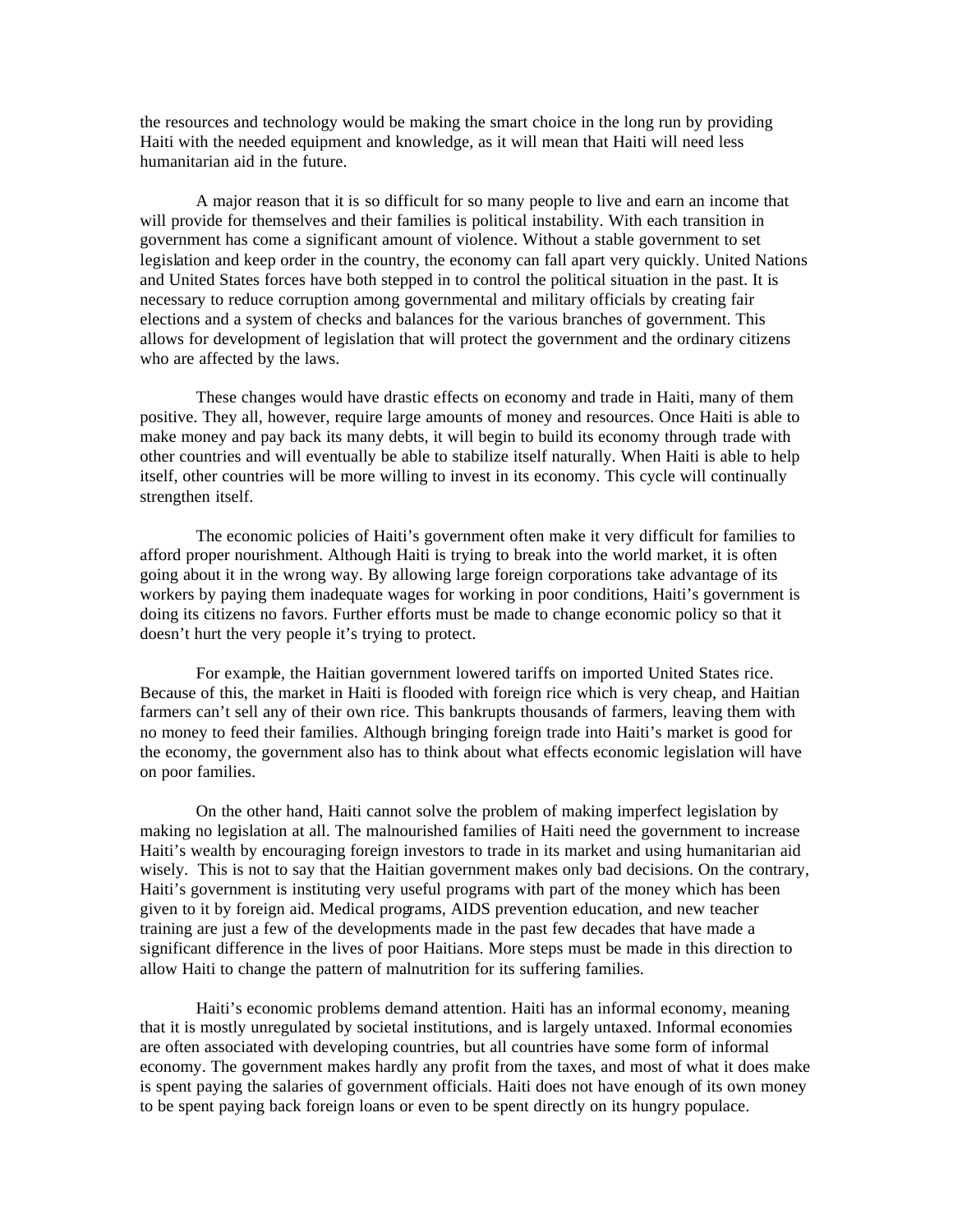Many of the loans Haiti still has to pay back were taken out by Aristide's predecessors, and the debts were left to the Aristide administration. Haiti does not get much financial help with the payments, either. Technically, Haiti does not owe enough to qualify for the international program for debt relief. This means that a country would have to specifically forgive Haiti for its debts, or make the government a bridge loan. Judging by how much Haiti owes, this probably will not happen. This means that Haiti has to find other ways to make money.

Another of Haiti's problems is that select members of the government are corrupt, and are looking out only for their own gain, not for the good of the people. Haiti was recently judged the third most corrupt country by Transparency International. Corruption in the government makes it extremely difficult for Haiti to improve its problems without outside help.

Economic trends in the past have been shaky. Assistance came relatively freely to the country from foreign governments in the Duvalier era. In 1994, international donors pledged to give more than \$2 billion over five years in assistance to Haiti. Beginning in 1995, Haiti's economy began a period of growth that lasted six years before the GDP turned negative in 2001. The unstable political situation has been largely responsible for declines in the economic sector. Other factors for declines include the collapse of informal banking, high budget deficits, low investments, and reduced international capital flows. Capital was especially reduced when Haiti was unable to pay off debts to the Inter-American Development Bank and World Bank. However, Haiti nearly bankrupted itself by paying \$32 million in arrears, which was more than ninety percent of the country's foreign reserves. Haiti's economy stabilized somewhat in 2003, with the stabilization of the gourde, Haiti's official currency. Inflation was forty-two percent in 2003. Private investment is very low, but some international financial institutions, which had previously refused to work with the Haitian government, have since begun to do business with it once again. Haiti still receives assistance from several foreign countries, but the total amount of aid has been reduced by about two-thirds since 1995.

Some experts hold that Haiti's GDP will decline as the population of the country grows. The main element of keeping a steady economy is foreign assistance. This possibility does not seem out of the question. Several international banks have discussed new lending programs with the Haitian government. Although the institution of these programs would depend largely on Haiti's ability to adhere to financial goals, the discussions bode well for Haiti's economic future.

Positive changes in Haiti's economy can only mean positive changes for Haitian families. With so many aspects of Haiti's wellbeing depending on the economy, more money flowing into the country will improve life for those living in impoverished conditions. With a more stable economy, Haiti will be able to use its own resources to create thousands of jobs that are desperately needed; invest in improved education programs and training for Haiti's next generation, which will provide skilled workers for the industry sector; and purchase new technology which will help farmers produce enough food and income for their families.

Feeding the hungry in Haiti should be one of its government's top priorities. Without a healthy populace, Haiti has no chance of entering world markets. It is in the interest of financially stable countries to assist Haiti in achieving this goal.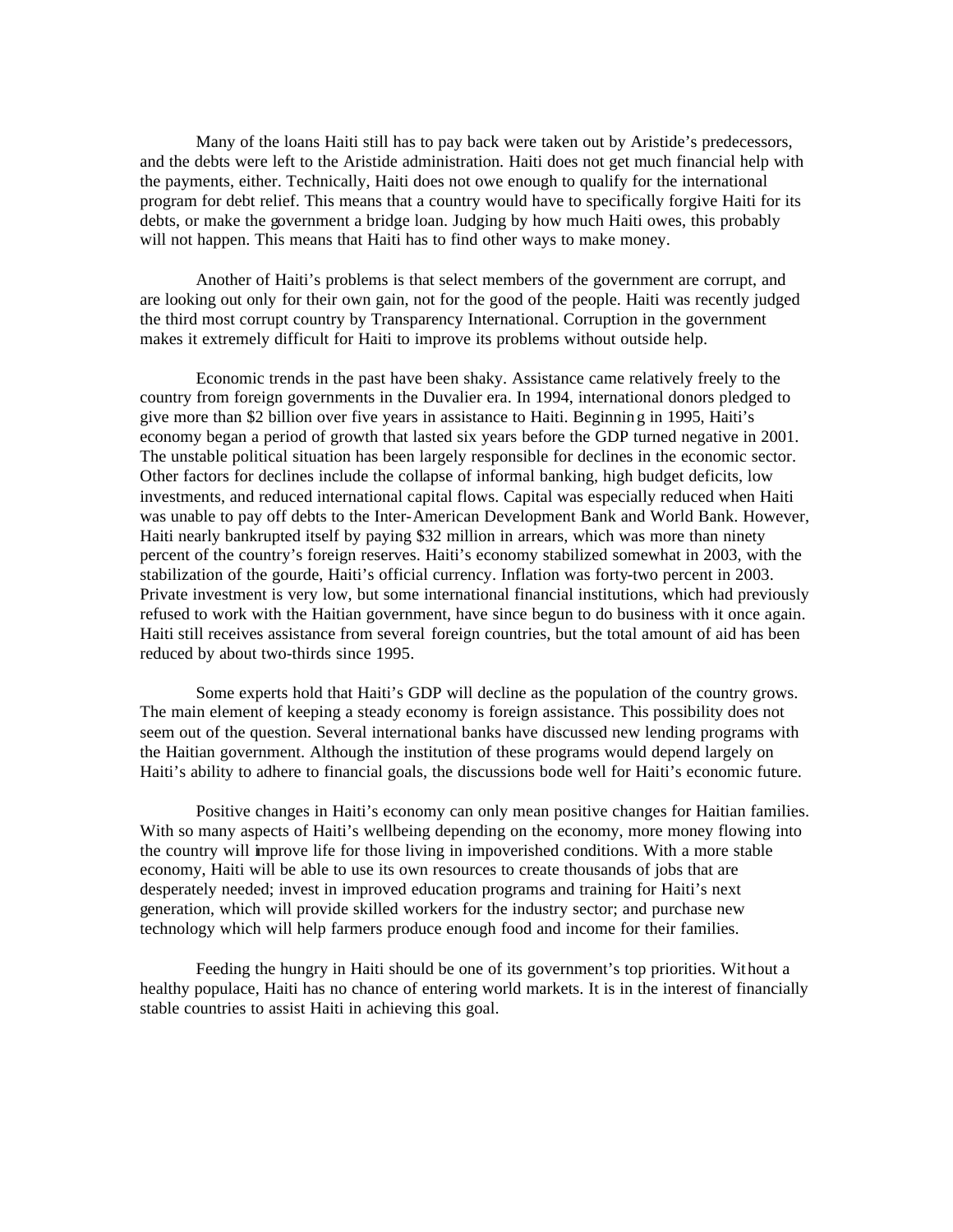## Bibliography

Background Note: Haiti. Feb. 2005. U.S. Department of State. 6 Sep. 2005 <http://www.state.gov/r/pa/ei/bgn/1982.htm>.

Costello, Emily, and Nathalie Lycee. "Fighting Hunger in Haiti." Scholastic Action : .

- "Economic Justice and Women's Human Rights." Madre: Demanding Justice for Women and Families Around the World. 6 Sep. 2005 <http://www.madre.org/print-/articles/int/b10/econjustice.html>.
- "Encyclopedia: Demographics of Haiti." nationmaster.com. 24 Aug. 2005 <http://www.nationmaster.com/encyclopedia/Demographics-of-Haiti>.
- "Family Life." culturalorientation.net. 18 Feb. 2004. 24 Aug. 2005 <http://www.culturalorientation.net/haiti/hfamily.html>.

Family Life. 24 Aug. 2005 <http://cp.settlement.org/english/haiti/family.html>.

- Farmer, Paul, Mary C. Smith Fawzi, and Patrice Nevil. "Unjust Embargo of Aid for Haiti." Lancet 361.9355 (2003): 420.
- Farmer, Paul. "Viewpoint: Unjust embargo of aid for Haiti." Partners in Health. 6 Sep. 2005 <http://www.pih.org/library/essays/030201UnjustEmbargo/>.
- "Haiti." CIA World Fact Book. 30 Aug. 2005. 26 Sep. 2005 <http://www.cia.gov/cia/publications/factbook/geos/ha.html>.
- "Haiti." USAID: From the American People. 9 Sep. 2005 <http://www.usaid.gov/policy/budget/cbj2005/lac/ht.html>.
- Kidder, Tracy . "The Trials of Haiti: Why Has the US Government Abandoned a Country It Once Sought to Liberate?." The Nation. 9 Oct. 2003. 24 Aug. 2005 <http://www.thenation.com/doc/20031027/kidder>.
- "Library of Congress Country Studies." Haiti: Economy. Library of Congress. 24 Aug. 2005 <http://lcweb2.loc.gov/cgi-bin/query/r?frd/cstdy:@field(DOCID+ht0008)>.
- "Library of Congress Country Studies." Haiti: Health: Nutrition and Disease. Library of Congress. 24 Aug. 2005 <http://lcweb2.loc.gov/cgibin/query/r?frd/cstdy:@field(DOCID+ht0048)>.
- "Library of Congress Country Studies." Haiti: Peasants. Library of Congress. 24 Aug. 2005 <http://lcweb2.loc.gov/cgi-bin/query/r?frd/cstdy:@field(DOCID+ht0035)>.
- "Library of Congress Country Studies." Haiti: Population. Library of Congress. 24 Aug. 2005 <http://lcweb2.loc.gov/cgi-bin/query/r?frd/cstdy:@field(DOCID+ht0029)>.
- "Library of Congress Country Studies." Haiti: Social Structure. Library of Congress. 24 Aug. 2005 <http://lcweb2.loc.gov/cgi-bin/query/r?frd/cstdy:@field(DOCID+ht0032)>.